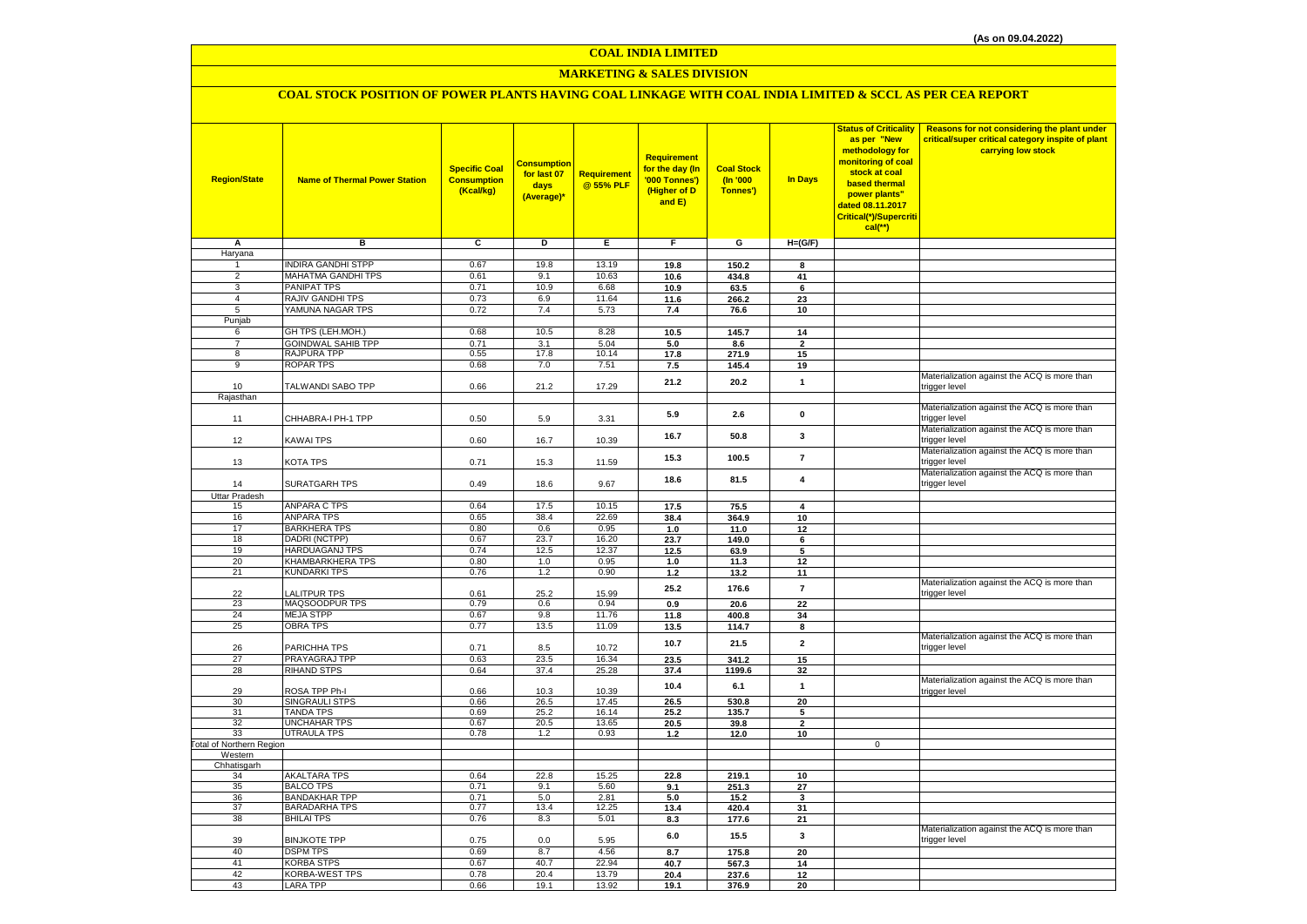### **MARKETING & SALES DIVISION**

### **COAL STOCK POSITION OF POWER PLANTS HAVING COAL LINKAGE WITH COAL INDIA LIMITED & SCCL AS PER CEA REPORT**

| <b>Region/State</b>                | <b>Name of Thermal Power Station</b>                | <b>Specific Coal</b><br><b>Consumption</b><br>(Kcal/kg) | <b>Consumption</b><br>for last 07<br>days<br>(Average)* | <b>Requirement</b><br>@ 55% PLF | Requirement<br>for the day (In<br>'000 Tonnes')<br>(Higher of D<br>and E) | <b>Coal Stock</b><br>$($ ln '000<br>Tonnes') | <b>In Days</b>                   | <b>Status of Criticality</b><br>as per "New<br>methodology for<br>monitoring of coal<br>stock at coal<br>based thermal<br>power plants"<br>dated 08.11.2017<br>Critical(*)/Supercriti<br>$cal$ (**) | Reasons for not considering the plant under<br>critical/super critical category inspite of plant<br>carrying low stock |
|------------------------------------|-----------------------------------------------------|---------------------------------------------------------|---------------------------------------------------------|---------------------------------|---------------------------------------------------------------------------|----------------------------------------------|----------------------------------|-----------------------------------------------------------------------------------------------------------------------------------------------------------------------------------------------------|------------------------------------------------------------------------------------------------------------------------|
| Α                                  | в                                                   | С                                                       | D                                                       | Е                               | F.                                                                        | G                                            | $H=(G/F)$                        |                                                                                                                                                                                                     |                                                                                                                        |
| 44                                 | <b>VAWAPARA TPP</b>                                 | 0.79                                                    | 0.0                                                     | 6.28                            | 6.3                                                                       | 1.6                                          | 0                                |                                                                                                                                                                                                     | Materialization against the ACQ is more than<br>trigger level                                                          |
| 45                                 | <b>PATHADI TPP</b>                                  | 0.65                                                    |                                                         | 5.18                            | 6.4                                                                       | 103.5                                        | 16                               |                                                                                                                                                                                                     |                                                                                                                        |
| 46                                 | SIPAT STPS                                          | 0.68                                                    | 6.4<br>26.9                                             | 26.62                           | 26.9                                                                      | 611.9                                        | 23                               |                                                                                                                                                                                                     |                                                                                                                        |
| 47                                 | <b>TAMNAR TPP</b>                                   | 0.84                                                    | 33.7                                                    | 26.52                           | 33.7                                                                      | 148.9                                        | 4                                |                                                                                                                                                                                                     | Materialization against the ACQ is more than<br>trigger level                                                          |
|                                    |                                                     |                                                         |                                                         |                                 | 20.6                                                                      | 213.8                                        | 10                               |                                                                                                                                                                                                     | Materialization against the ACQ is more than                                                                           |
| 48<br>Gujarat                      | <b>JCHPINDA TPP</b>                                 | 0.75                                                    | 20.6                                                    | 14.22                           |                                                                           |                                              |                                  |                                                                                                                                                                                                     | trigger level                                                                                                          |
|                                    |                                                     |                                                         |                                                         |                                 | 9.3                                                                       | 126.0                                        | 14                               |                                                                                                                                                                                                     | Materialization against the ACQ is more than                                                                           |
| 49<br>50                           | <b>GANDHI NAGAR TPS</b><br>SABARMATI (D-F STATIONS) | 0.69<br>0.57                                            | 9.3<br>4.5                                              | 5.71<br>2.74                    | 4.5                                                                       | 34.4                                         | #REF!                            |                                                                                                                                                                                                     | trigger level                                                                                                          |
|                                    |                                                     |                                                         |                                                         |                                 | 14.9                                                                      | 82.1                                         | 5                                |                                                                                                                                                                                                     | Materialization against the ACQ is more than<br>trigger level                                                          |
| 51                                 | <b>JKAI TPS</b>                                     | 0.67                                                    | 14.9                                                    | 9.85                            |                                                                           |                                              |                                  |                                                                                                                                                                                                     | Materialization against the ACQ is more than                                                                           |
| 52<br>Madhya Pradesh               | <b>WANAKBORI TPS</b>                                | 0.67                                                    | 29.2                                                    | 20.22                           | 29.2                                                                      | 72.3                                         | $\mathbf{2}$                     |                                                                                                                                                                                                     | trigger level                                                                                                          |
| 53                                 | AMARKANTAK EXT TPS                                  | 0.65                                                    | 2.7                                                     | 1.80                            | 2.7                                                                       | 48.1                                         | 18                               |                                                                                                                                                                                                     |                                                                                                                        |
| 54                                 | <b>ANUPPUR TPP</b>                                  | 0.65                                                    | 16.9                                                    | 10.31                           | 16.9                                                                      | 334.0                                        | 20                               |                                                                                                                                                                                                     |                                                                                                                        |
| 55                                 | <b>BINA TPS</b>                                     | 0.74                                                    | 7.4                                                     | 4.88                            | 7.4                                                                       | 37.3                                         | 5                                |                                                                                                                                                                                                     |                                                                                                                        |
| 56                                 | GADARWARA TPP                                       | 0.66                                                    | 21.0                                                    | 13.93                           | 21.0                                                                      | 63.7                                         | $\mathbf 3$                      |                                                                                                                                                                                                     | Materialization against the ACQ is more than<br>trigger level                                                          |
| 57                                 | KHARGONE STPP                                       | 0.60                                                    | 9.9                                                     | 10.45                           | 10.4                                                                      | 197.4                                        | 19                               |                                                                                                                                                                                                     | Materialization against the ACQ is more than<br>trigger level                                                          |
| 58                                 | SANJAY GANDHI TPS                                   | 0.82                                                    | 15.0                                                    | 14.57                           | 15.0                                                                      | 25.6                                         | $\overline{2}$                   |                                                                                                                                                                                                     | Non payment of dues                                                                                                    |
| 59                                 | SATPURA TPS                                         | 0.67                                                    | 7.5                                                     | 11.79                           | 11.8                                                                      | 38.4                                         | 3                                |                                                                                                                                                                                                     | Non Payment of Dues                                                                                                    |
| 60                                 | <b>SEIONI TPP</b>                                   | 0.64                                                    | 9.9                                                     | 5.06                            | 9.9                                                                       | 89.8                                         | 9                                |                                                                                                                                                                                                     | Non Payment of Dues                                                                                                    |
| 61<br>62                           | SHREE SINGAJI TPP<br><b>VINDHYACHAL STPS</b>        | 0.71<br>0.69                                            | 25.7<br>62.8                                            | 23.50<br>43.60                  | 25.7<br>62.8                                                              | 112.0<br>1599.9                              | 4<br>25                          |                                                                                                                                                                                                     |                                                                                                                        |
| Maharashtra                        |                                                     |                                                         |                                                         |                                 |                                                                           |                                              |                                  |                                                                                                                                                                                                     |                                                                                                                        |
|                                    |                                                     |                                                         |                                                         |                                 | 17.9                                                                      | 56.8                                         | 3                                |                                                                                                                                                                                                     | Materialization against the ACQ is more than                                                                           |
| 63                                 | <b>AMRAVATI TPS</b>                                 | 0.62                                                    | 17.9                                                    | 11.07                           |                                                                           |                                              |                                  |                                                                                                                                                                                                     | trigger level                                                                                                          |
| 64<br>65                           | <b>BHUSAWAL TPS</b><br><b>BUTIBORI TPP</b>          | 0.72<br>0.67                                            | 15.8<br>0.0                                             | 11.44<br>5.31                   | 15.8                                                                      | 27.6                                         | $\mathbf{2}$                     |                                                                                                                                                                                                     | Non payment of dues                                                                                                    |
| 66                                 | CHANDRAPUR(MAHARASHTRA) STPS                        | 0.78                                                    | 43.3                                                    | 30.17                           | 5.3<br>43.3                                                               | 59.7<br>323.6                                | 11<br>$\overline{7}$             |                                                                                                                                                                                                     | Non payment of dues                                                                                                    |
|                                    |                                                     |                                                         |                                                         |                                 | 6.0                                                                       | 2.0                                          | $\pmb{0}$                        |                                                                                                                                                                                                     | Materialization against the ACQ is more than                                                                           |
| 67                                 | DAHANU TPS                                          | 0.62                                                    | $6.0\,$                                                 | 4.09                            |                                                                           |                                              |                                  |                                                                                                                                                                                                     | trigger level<br>Materialization against the ACQ is more than                                                          |
| 68                                 | DHARIWAL TPP                                        | 0.67                                                    | 8.5                                                     | 5.34                            | 8.5                                                                       | 78.1                                         | $\boldsymbol{9}$                 |                                                                                                                                                                                                     | trigger level<br>Materialization against the ACQ is more than                                                          |
| 69                                 | <b>GMR WARORA TPS</b>                               | 0.67                                                    | 6.6                                                     | 5.29                            | 6.6                                                                       | 39.9                                         | 6                                |                                                                                                                                                                                                     | trigger level                                                                                                          |
| 70<br>71                           | <b>KHAPARKHEDA TPS</b><br><b>KORADI TPS</b>         | 0.89<br>0.76                                            | 22.2<br>26.0                                            | 15.72<br>22.08                  | 22.2<br>26.0                                                              | 152.7<br>43.1                                | $\overline{7}$                   |                                                                                                                                                                                                     | Non payment of dues                                                                                                    |
| 72                                 | <b>MAUDA TPS</b>                                    | 0.70                                                    | 35.4                                                    | 21.29                           | 35.4                                                                      | 62.8                                         | $\overline{2}$<br>$\overline{2}$ |                                                                                                                                                                                                     |                                                                                                                        |
| 73                                 | <b>NASIK TPS</b>                                    | 0.81                                                    | 6.8                                                     | 6.72                            | $\bf6.8$                                                                  | 16.6                                         | $\mathbf{2}$                     |                                                                                                                                                                                                     | Non payment of dues                                                                                                    |
| 74                                 | <b>PARAS TPS</b>                                    | 0.74                                                    | 7.6                                                     | 4.90                            | 7.6                                                                       | 34.0                                         | 4                                |                                                                                                                                                                                                     | Non payment of dues                                                                                                    |
| 75                                 | <b>PARLITPS</b>                                     | 0.67                                                    | 8.2                                                     | 6.65                            | 8.2                                                                       | 14.8                                         | $\overline{2}$                   |                                                                                                                                                                                                     | Non payment of dues                                                                                                    |
| 76                                 | <b>SOLAPUR STPS</b>                                 | 0.56                                                    | 12.7                                                    | 9.73                            | 12.7                                                                      | 37.3                                         | 3                                |                                                                                                                                                                                                     | Materialization against the ACQ is more than<br>trigger level                                                          |
| 77                                 | <b>TIRORA TPS</b>                                   | 0.66                                                    | 46.5                                                    | 28.73                           | 46.5                                                                      | 202.6                                        | $\overline{\mathbf{4}}$          |                                                                                                                                                                                                     | Materialization against the ACQ is more than<br>trigger level                                                          |
| 78                                 | WARDHA WARORA TPP                                   | 0.66                                                    | 6.1                                                     | 4.71                            | 6.1                                                                       | 141.6                                        | 23                               |                                                                                                                                                                                                     |                                                                                                                        |
| otal of Western Region<br>Southern |                                                     |                                                         |                                                         |                                 |                                                                           |                                              |                                  | $\mathbf 0$                                                                                                                                                                                         |                                                                                                                        |
| Andhra Pradesh                     |                                                     |                                                         |                                                         |                                 |                                                                           |                                              |                                  |                                                                                                                                                                                                     |                                                                                                                        |
| 79                                 | DAMODARAM SANJEEVAIAH TPS                           | 0.66                                                    | 14.0                                                    | 13.85                           | 14.0                                                                      | 50.5                                         | 4                                |                                                                                                                                                                                                     | Materialization against the ACQ is more than<br>trigger level                                                          |
| 80                                 | Dr. N.TATA RAO TPS                                  | 0.77                                                    | 30.7                                                    | 17.90                           | 30.7                                                                      | 44.4                                         | $\mathbf{1}$                     |                                                                                                                                                                                                     | Materialization against the ACQ is more than<br>trigger level                                                          |
| 81                                 | PAINAMPURAM TPP                                     | 0.59                                                    | 17.2                                                    | 10.21                           | 17.2                                                                      | 163.8                                        | 10                               |                                                                                                                                                                                                     |                                                                                                                        |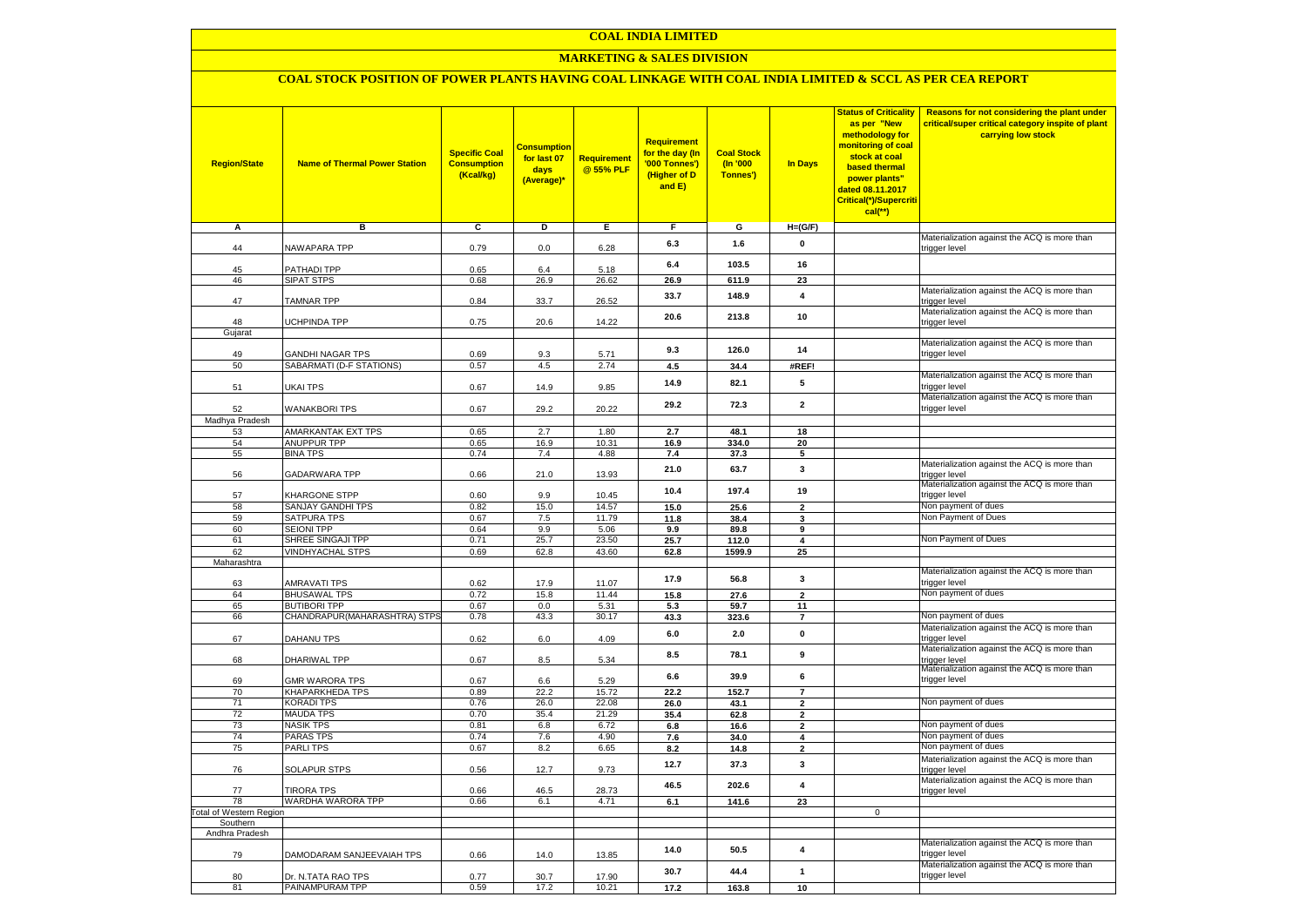### **MARKETING & SALES DIVISION**

# **COAL STOCK POSITION OF POWER PLANTS HAVING COAL LINKAGE WITH COAL INDIA LIMITED & SCCL AS PER CEA REPORT**

| <b>Region/State</b>             | <b>Name of Thermal Power Station</b>       | <b>Specific Coal</b><br><b>Consumption</b><br>(Kcal/kg) | <b>Consumption</b><br>for last 07<br>days<br>(Average)* | <b>Requirement</b><br>@ 55% PLF | <b>Requirement</b><br>for the day (In<br>'000 Tonnes')<br>(Higher of D<br>and E) | <b>Coal Stock</b><br>$($ ln '000<br>Tonnes') | In Days                 | <b>Status of Criticality</b><br>as per "New<br>methodology for<br>monitoring of coal<br>stock at coal<br>based thermal<br>power plants"<br>dated 08.11.2017<br>Critical(*)/Supercriti<br>$cal$ (**) | Reasons for not considering the plant under<br>critical/super critical category inspite of plant<br>carrying low stock |
|---------------------------------|--------------------------------------------|---------------------------------------------------------|---------------------------------------------------------|---------------------------------|----------------------------------------------------------------------------------|----------------------------------------------|-------------------------|-----------------------------------------------------------------------------------------------------------------------------------------------------------------------------------------------------|------------------------------------------------------------------------------------------------------------------------|
| A                               | в                                          | c                                                       | D                                                       | Е                               | F.                                                                               | G                                            | $H=(G/F)$               |                                                                                                                                                                                                     |                                                                                                                        |
| 82                              | RAYALASEEMA TPS                            | 0.76                                                    | 20.5                                                    | 16.60                           | 20.5                                                                             | 20.6                                         | $\mathbf{1}$            |                                                                                                                                                                                                     | Materialization against the ACQ is more than<br>trigger level                                                          |
| 83                              | SIMHADRI                                   | 0.78                                                    | 32.0                                                    | 20.54                           | 32.0                                                                             | 247.5                                        | 8                       |                                                                                                                                                                                                     |                                                                                                                        |
|                                 |                                            |                                                         |                                                         |                                 |                                                                                  |                                              |                         |                                                                                                                                                                                                     | Materialization against the ACQ is more than                                                                           |
| 84                              | <b>SGPL TPP</b>                            | 0.53                                                    | 15.7                                                    | 9.26                            | 15.7                                                                             | 3.1                                          | $\pmb{0}$               |                                                                                                                                                                                                     | trigger level                                                                                                          |
| 85                              | <b>VIZAG TPP</b>                           | 0.67                                                    | 6.0                                                     | 9.20                            | 9.2                                                                              | 31.5                                         | $\mathbf{3}$            |                                                                                                                                                                                                     |                                                                                                                        |
| Karnataka                       |                                            |                                                         |                                                         |                                 |                                                                                  |                                              |                         |                                                                                                                                                                                                     | Materialization against the ACQ is more than                                                                           |
| 86                              | <b>BELLARY TPS</b>                         | 0.63                                                    | 14.1                                                    | 14.23                           | 14.2                                                                             | 21.7                                         | $\mathbf{2}$            |                                                                                                                                                                                                     | trigger level                                                                                                          |
| 87                              | KUDGI STPP                                 | 0.63                                                    | 22.5                                                    | 19.90                           | 22.5                                                                             | 67.9                                         | 3                       |                                                                                                                                                                                                     | Materialization against the ACQ is more than<br>trigger level                                                          |
| 88                              | <b>RAICHUR TPS</b>                         | 0.66                                                    | 16.2                                                    | 14.98                           | 16.2                                                                             | 44.9                                         | $\mathbf{3}$            |                                                                                                                                                                                                     | Materialization against the ACQ is more than<br>trigger level                                                          |
|                                 |                                            |                                                         |                                                         |                                 |                                                                                  |                                              |                         |                                                                                                                                                                                                     | Materialization against the ACQ is more than                                                                           |
| 89                              | <b>YERMARUS TPP</b>                        | 0.62                                                    | 14.7                                                    | 13.09                           | 14.7                                                                             | 20.7                                         | $\mathbf{1}$            |                                                                                                                                                                                                     | trigger level                                                                                                          |
| <b>Tamil Nadu</b>               |                                            |                                                         |                                                         |                                 |                                                                                  |                                              |                         |                                                                                                                                                                                                     |                                                                                                                        |
| 90                              | <b>METTUR TPS</b>                          | 0.81                                                    | 13.0                                                    | 8.98                            | 13.0                                                                             | 9.4                                          | $\mathbf{1}$            |                                                                                                                                                                                                     | Materialization against the ACQ is more than<br>trigger level                                                          |
| 91                              | METTUR TPS - II                            | 0.78                                                    | 7.2                                                     | 6.16                            | 7.2                                                                              | 34.1                                         | 5                       |                                                                                                                                                                                                     | Materialization against the ACQ is more than<br>trigger level                                                          |
|                                 |                                            |                                                         |                                                         |                                 | 27.1                                                                             | 68.0                                         | 3                       |                                                                                                                                                                                                     | Materialization against the ACQ is more than                                                                           |
| 92                              | <b>VORTH CHENNAI TPS</b>                   | 0.82                                                    | 27.1                                                    | 19.78                           |                                                                                  |                                              |                         |                                                                                                                                                                                                     | trigger level<br>Materialization against the ACQ is more than                                                          |
| 93                              | <b>TUTICORIN TPS</b>                       | 0.96                                                    | 9.0                                                     | 13.31                           | 13.3                                                                             | 8.9                                          | $\mathbf{1}$            |                                                                                                                                                                                                     | trigger level                                                                                                          |
| 94                              | <b>VALLUR TPP</b>                          | 0.72                                                    | 24.2                                                    | 14.26                           | 24.2                                                                             | 156.4                                        | $6\overline{6}$         |                                                                                                                                                                                                     |                                                                                                                        |
| Telangana                       |                                            |                                                         |                                                         |                                 |                                                                                  |                                              |                         |                                                                                                                                                                                                     |                                                                                                                        |
| 95<br>96                        | <b>BHADRADRI TPP</b><br>KAKATIYA TPS       | 0.69<br>0.57                                            | 13.9<br>9.5                                             | 9.83<br>8.33                    | 13.9<br>9.5                                                                      | 101.3<br>136.9                               | $\overline{7}$          |                                                                                                                                                                                                     |                                                                                                                        |
| 97                              | KOTHAGUDEM TPS (NEW)                       | 0.64                                                    | 14.8                                                    | 8.46                            | 14.8                                                                             | 83.6                                         | 14<br>6                 |                                                                                                                                                                                                     |                                                                                                                        |
| 98                              | KOTHAGUDEM TPS (STAGE-7)                   | 0.50                                                    | 8.9                                                     | 5.23                            | 8.9                                                                              | 66.4                                         | $\overline{7}$          |                                                                                                                                                                                                     |                                                                                                                        |
| 99                              | <b>RAMAGUNDEM STPS</b>                     | 0.62                                                    | 30.2                                                    | 21.33                           | 30.2                                                                             | 231.0                                        | 8                       |                                                                                                                                                                                                     |                                                                                                                        |
| 100                             | <b>RAMAGUNDEM-B TPS</b>                    | 0.77                                                    | 0.8                                                     | 0.64                            | 0.8                                                                              | 8.4                                          | 11                      |                                                                                                                                                                                                     |                                                                                                                        |
| 101                             | <b>SINGARENI TPP</b>                       | 0.58                                                    | 15.0                                                    | 9.12                            | 15.0                                                                             | 127.2                                        | 8                       |                                                                                                                                                                                                     |                                                                                                                        |
| <b>Fotal of Southern Region</b> |                                            |                                                         |                                                         |                                 |                                                                                  |                                              |                         | $\mathbf 0$                                                                                                                                                                                         |                                                                                                                        |
| Eastern                         |                                            |                                                         |                                                         |                                 |                                                                                  |                                              |                         |                                                                                                                                                                                                     |                                                                                                                        |
| Bihar<br>102                    | <b>BARAUNI TPS</b>                         | 0.63                                                    | 4.1                                                     | 5.90                            | 5.9                                                                              | 122.1                                        | 21                      |                                                                                                                                                                                                     |                                                                                                                        |
| 103                             | <b>BARHI</b>                               | 0.67                                                    | 8.5                                                     | 5.84                            | 8.5                                                                              | 123.1                                        | 14                      |                                                                                                                                                                                                     |                                                                                                                        |
| 104                             | <b>BARH II</b>                             | 0.67                                                    | 17.0                                                    | 11.67                           | 17.0                                                                             | 246.2                                        | 14                      |                                                                                                                                                                                                     |                                                                                                                        |
| 105                             | KAHALGAON TPS                              | 0.80                                                    | 27.1                                                    | 24.62                           | 27.1                                                                             | 236.4                                        | 9                       |                                                                                                                                                                                                     | Materialization against the ACQ is more than<br>trigger level                                                          |
| 106                             | MUZAFFARPUR TPS                            | 0.77                                                    | 5.5                                                     | 3.95                            | 5.5                                                                              | 66.6                                         | 12                      |                                                                                                                                                                                                     | Materialization against the ACQ is more than<br>trigger level                                                          |
| 107                             | <b>NABINAGAR STPP</b>                      | 0.58                                                    | 17.8                                                    | 10.14                           | 17.8                                                                             | 265.3                                        | 15                      |                                                                                                                                                                                                     |                                                                                                                        |
| 108                             | <b>NABINAGAR TPP</b>                       | 0.69                                                    | 15.0                                                    | 9.06                            | 15.0                                                                             | 76.8                                         | 5                       |                                                                                                                                                                                                     |                                                                                                                        |
| Jharkhand                       |                                            |                                                         |                                                         |                                 |                                                                                  |                                              |                         |                                                                                                                                                                                                     |                                                                                                                        |
| 109                             | BOKARO TPS `A` EXP                         | 0.57                                                    | 5.9                                                     | 3.78                            | 5.9                                                                              | 255.0                                        | 43                      |                                                                                                                                                                                                     |                                                                                                                        |
| 110                             | CHANDRAPURA(DVC) TPS                       | 0.61                                                    | 7.2                                                     | 4.06                            | 7.2                                                                              | 159.0                                        | 22                      |                                                                                                                                                                                                     |                                                                                                                        |
| 111                             | JOJOBERA TPS                               | 0.69                                                    | 3.4                                                     | 2.18                            | 3.4                                                                              | 63.5                                         | 19                      |                                                                                                                                                                                                     |                                                                                                                        |
| 112                             | KODARMA TPP                                | 0.62                                                    | 13.4                                                    | 8.23                            | 13.4                                                                             | 145.5                                        | 11                      |                                                                                                                                                                                                     |                                                                                                                        |
| 113                             | <b>MAHADEV PRASAD STPP</b>                 | 0.70                                                    | 6.2                                                     | 5.01                            | 6.2                                                                              | 39.4                                         | 6                       |                                                                                                                                                                                                     | Materialization against the ACQ is more than<br>trigger level                                                          |
| 114                             | <b>MAITHON RB TPP</b>                      | 0.64                                                    | 13.8                                                    | 8.89                            | 13.8                                                                             | 307.2                                        | 22                      |                                                                                                                                                                                                     | Materialization against the ACQ is more than                                                                           |
| 115                             | TENUGHAT TPS                               | 0.75                                                    | 5.4                                                     | 4.16                            | 5.4                                                                              | 29.6                                         | 5                       |                                                                                                                                                                                                     | trigger level                                                                                                          |
| Odisha                          |                                            |                                                         |                                                         |                                 |                                                                                  |                                              |                         |                                                                                                                                                                                                     |                                                                                                                        |
| 116                             | <b>DARLIPALI STPS</b><br><b>DERANG TPP</b> | 0.71                                                    | 27.5                                                    | 14.95                           | 27.5                                                                             | 364.1                                        | 13                      |                                                                                                                                                                                                     |                                                                                                                        |
| 117<br>118                      | <b>IB VALLEY TPS</b>                       | 0.70<br>0.83                                            | 15.0<br>17.2                                            | 11.10<br>19.16                  | 15.0<br>19.2                                                                     | 1219.9<br>303.4                              | 82<br>16                |                                                                                                                                                                                                     |                                                                                                                        |
|                                 |                                            |                                                         |                                                         |                                 |                                                                                  |                                              |                         |                                                                                                                                                                                                     | Materialization against the ACQ is more than                                                                           |
| 119                             | KAMALANGA TPS                              | 0.72                                                    | 18.0                                                    | 10.02                           | 18.0                                                                             | 66.9                                         | $\overline{\mathbf{4}}$ |                                                                                                                                                                                                     | trigger level                                                                                                          |